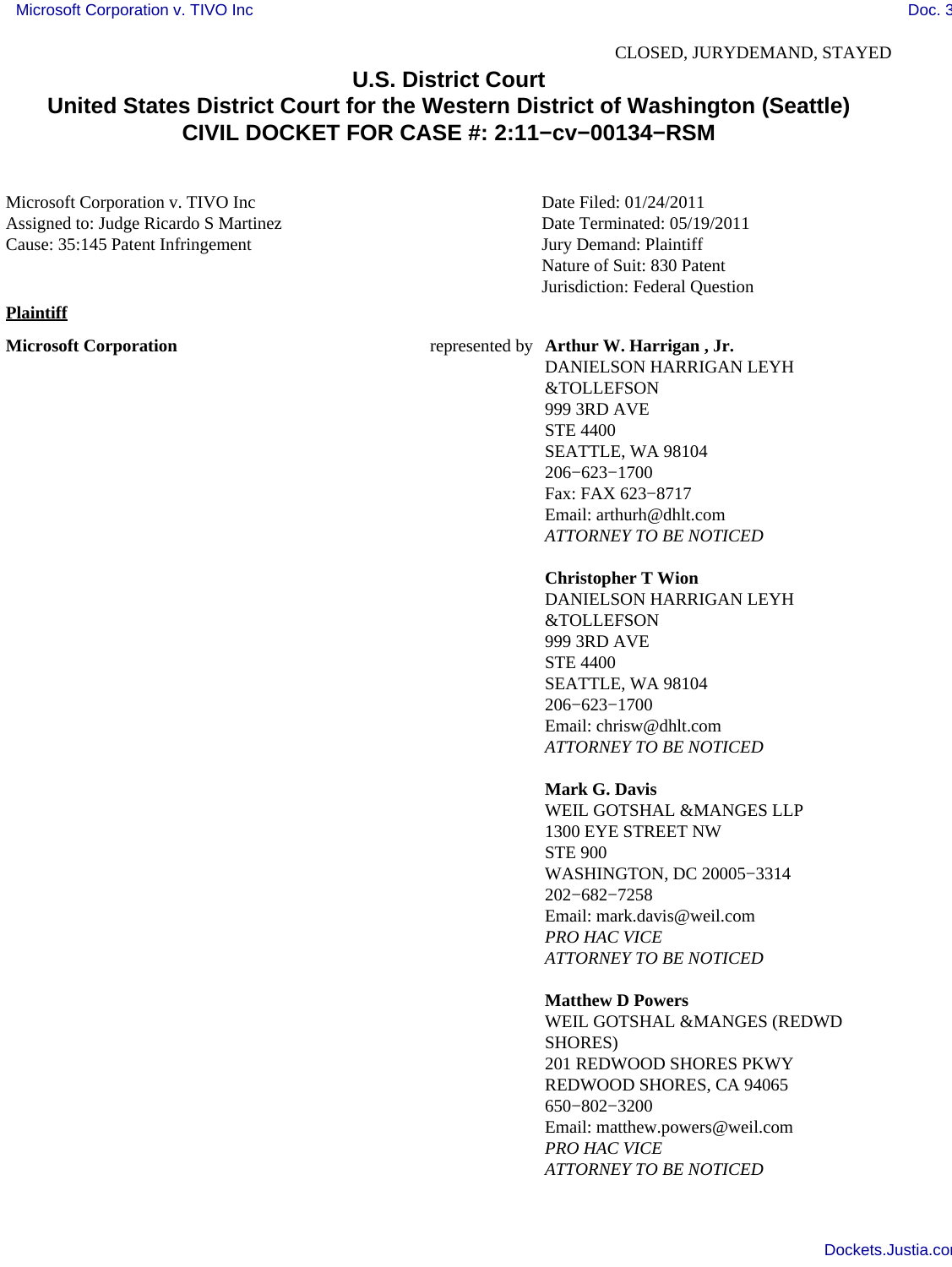## **Shane P. Cramer**

DANIELSON HARRIGAN LEYH &TOLLEFSON 999 3RD AVE STE 4400 SEATTLE, WA 98104 206−623−1700 Email: shanec@dhlt.com *ATTORNEY TO BE NOTICED*

#### **Stacy Quan**

MICROSOFT CORP ONE MICROSOFT WAY REDMOND, WA 98052 425−882−8080 Email: stacy.quan@microsoft.com *ATTORNEY TO BE NOTICED*

## **T. Andrew Culbert**

MICROSOFT CORP ONE MICROSOFT WAY REDMOND, WA 98052 425−706−6921 Email: andycu@microsoft.com *ATTORNEY TO BE NOTICED*

#### **Timothy DeMasi**

WEIL GOTSHAL &MANGES (NY) 767 5TH AVE NEW YORK, NY 10153 212−310−8735 Email: Tim.DeMasi@weil.com *PRO HAC VICE ATTORNEY TO BE NOTICED*

V.

**Defendant**

#### **TIVO Inc. represented by Andrei Iancu**

IRELL &MANELLA 1800 AVE OF THE STARS STE 900 LOS ANGELES, CA 90067 310−277−1010 Fax: 310−277−1010 Email: aiancu@irell.com *PRO HAC VICE ATTORNEY TO BE NOTICED*

#### **Bradley S Keller**

BYRNES KELLER CROMWELL 1000 SECOND AVE 38TH FLOOR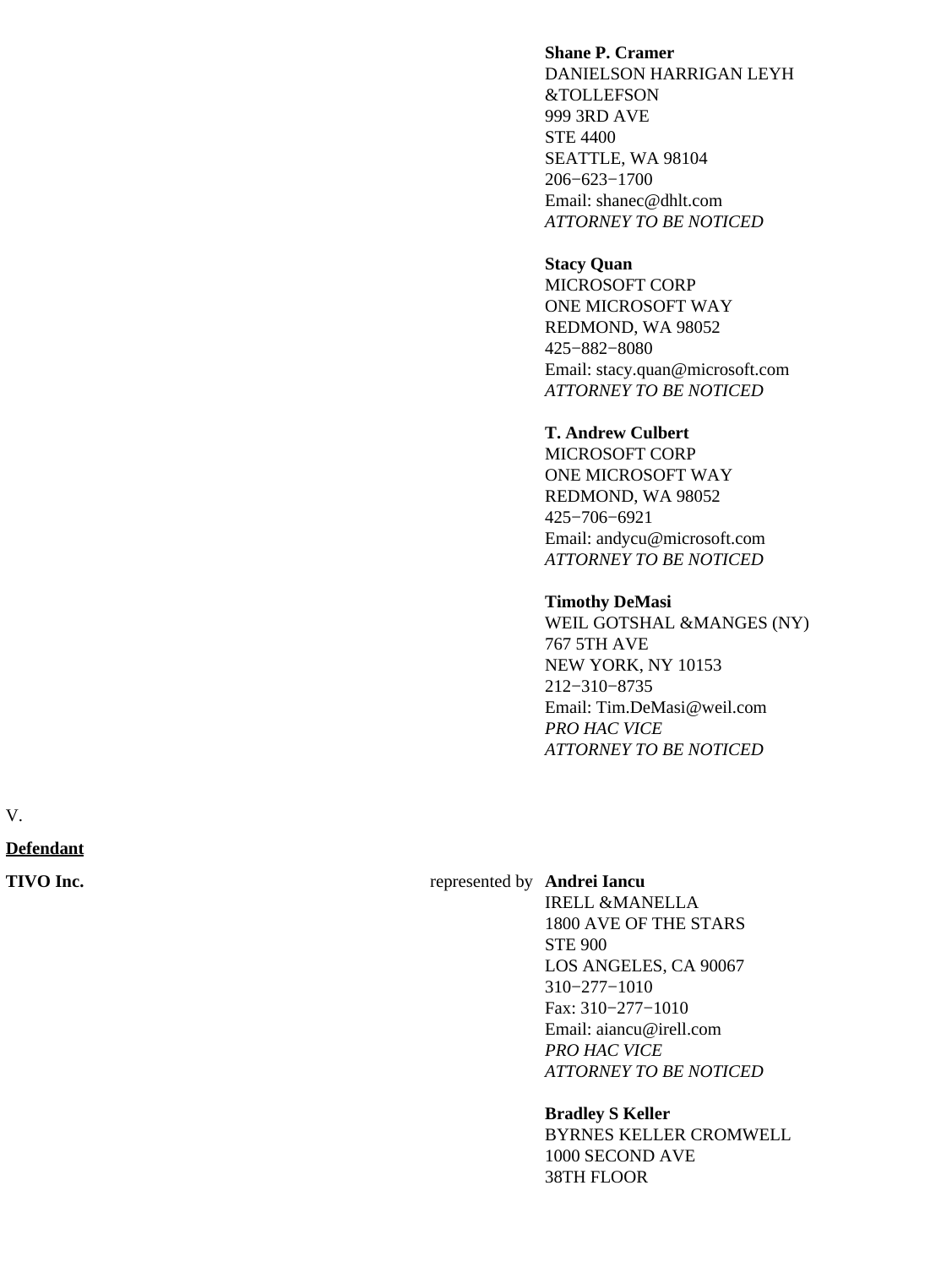SEATTLE, WA 98104−4082 206−622−2000 Fax: FAX 622−2522 Email: bkeller@byrneskeller.com *ATTORNEY TO BE NOTICED*

#### **Jofrey M McWilliam**

BYRNES KELLER CROMWELL 1000 SECOND AVE 38TH FLOOR SEATTLE, WA 98104−4082 206−622−2000 Email: jmcwilliam@byrneskeller.com *ATTORNEY TO BE NOTICED*

# **Joseph M Lipner**

IRELL &MANELLA 1800 AVE OF THE STARS STE 900 LOS ANGELES, CA 90067−4276 310−203−7557 Email: jlipner@irell.com *PRO HAC VICE ATTORNEY TO BE NOTICED*

# **Morgan Chu**

IRELL &MANELLA 1800 AVE OF THE STARS STE 900 LOS ANGELES, CA 90067−4276 310−203−7000 Email: mchu@irell.com *PRO HAC VICE ATTORNEY TO BE NOTICED*

# **Samuel K Lu**

IRELL &MANELLA 1800 AVE OF THE STARS STE 900 LOS ANGELES, CA 90067 310−277−1010 Fax: 310−277−1010 Email: slu@irell.com *PRO HAC VICE ATTORNEY TO BE NOTICED*

| Date Filed | #           | Docket Text                                                                                                                                                                                                                                                                                                                                                       |
|------------|-------------|-------------------------------------------------------------------------------------------------------------------------------------------------------------------------------------------------------------------------------------------------------------------------------------------------------------------------------------------------------------------|
| 01/24/2011 |             | COMPLAINT For Patent Infringement against defendant(s) TIVO Inc. (Receipt #<br>0981–2310118), filed by Microsoft Corp (Attachments: $\#$ 1 Exhibit A, $\#$ 2 Exhibit B, $\#$ 3<br>Exhibit C, $\#$ 4 Exhibit D, $\#$ 5 Civil Cover Sheet, $\#$ 6 Report on Patents and Trademarks (AO<br>Form120), $\#$ $\bar{Z}$ Summons)(Harrigan, Arthur) (Entered: 01/24/2011) |
| 01/24/2011 | $\ddot{I}2$ |                                                                                                                                                                                                                                                                                                                                                                   |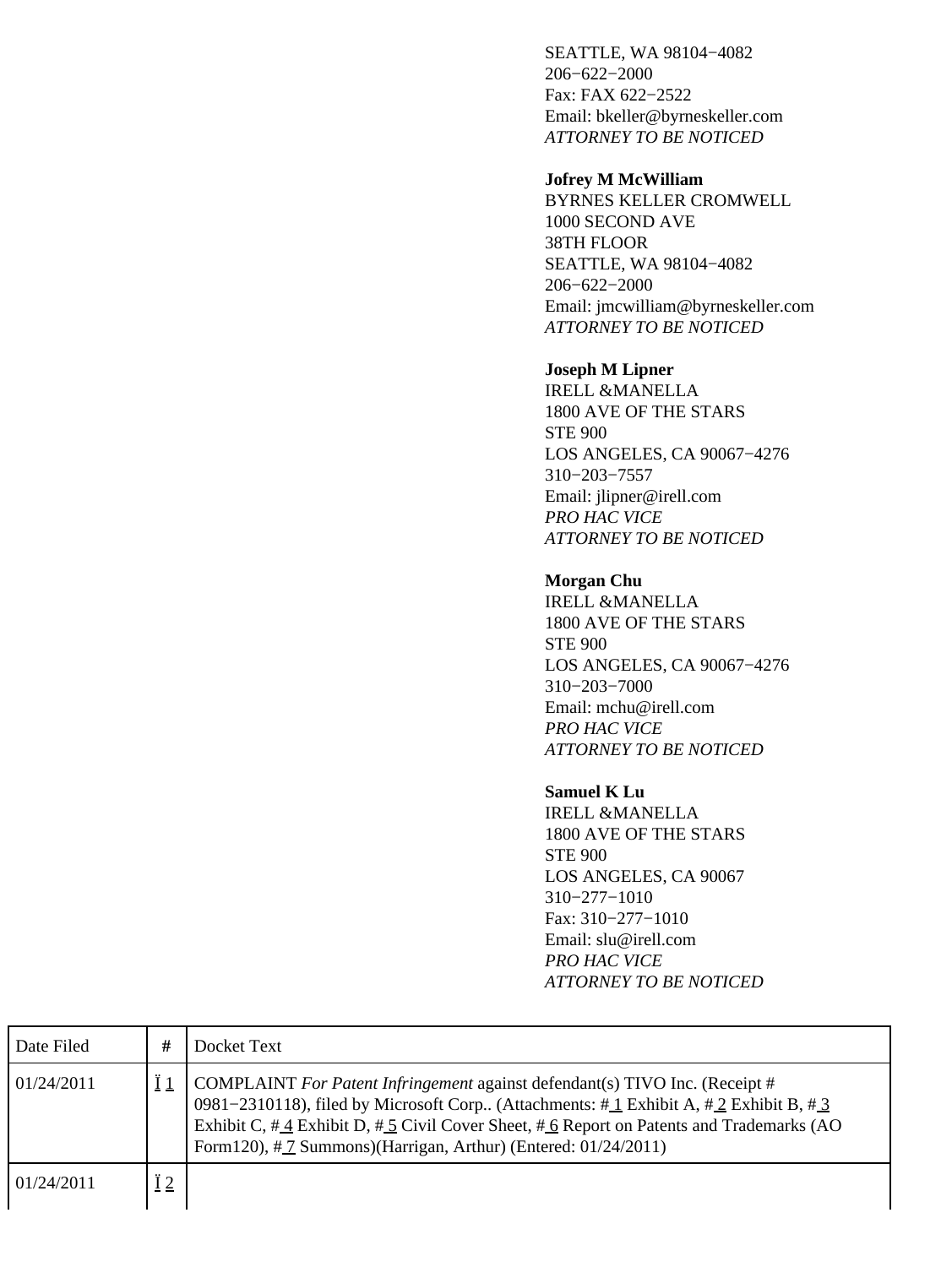|            |                 | CORPORATE DISCLOSURE STATEMENT pursuant to FRCP 7.1. by Microsoft Corp. Filed<br>by Plaintiff Microsoft Corp(Harrigan, Arthur) (Entered: 01/24/2011)                                                                                                                                                                                                                                                                                                                                                                                                                                                                                           |
|------------|-----------------|------------------------------------------------------------------------------------------------------------------------------------------------------------------------------------------------------------------------------------------------------------------------------------------------------------------------------------------------------------------------------------------------------------------------------------------------------------------------------------------------------------------------------------------------------------------------------------------------------------------------------------------------|
| 01/25/2011 | Ϊ               | Judge Ricardo S Martinez added. (MKB) (Entered: 01/25/2011)                                                                                                                                                                                                                                                                                                                                                                                                                                                                                                                                                                                    |
| 01/25/2011 | $\overline{1}3$ | REPORT ON THE FILING OF AN ACTION REGARDING A PATENT/TRADEMARK sent<br>to the Patent Office via ad hoc feature in ECF.(MKB) (Entered: 01/25/2011)                                                                                                                                                                                                                                                                                                                                                                                                                                                                                              |
| 01/25/2011 | $\overline{1}4$ | Letter sent to counsel Tim DeMasi and Mark Davis advising of pro hac vice and ECF registration<br>requirements via ad hoc feature in ECF.(MKB) (Entered: 01/25/2011)                                                                                                                                                                                                                                                                                                                                                                                                                                                                           |
| 01/25/2011 | Ϊ               | Summons issued as to defendants TIVO Inc. via USPS. (MKB) (Entered: 01/25/2011)                                                                                                                                                                                                                                                                                                                                                                                                                                                                                                                                                                |
| 01/25/2011 | Ϊ               | NOTICE to Filer of case opening errors and information for future filings: Please enter all<br>attorneys on the docket that are entered on the Complaint as representing your party except those<br>that are appearing pro hac vice; enter all parties as they are entered on the Complaint i.e.<br>Microsoft Corporation not Microsoft Corp.; use the "fillable" Patent/Trademark form found on<br>the Court"s website under Reference Materials/Forms; and also use the fillable summons form<br>again on the Court's website, so that they can be electronically issued back to you the next day.<br>Thank you. (MKB) (Entered: 01/25/2011) |
| 01/25/2011 | $\overline{1}5$ | APPLICATION OF ATTORNEY Mark G. Davis FOR LEAVE TO APPEAR PRO HAC VICE<br>for Plaintiff Microsoft Corporation (Fee Paid) Receipt No. 0981-2312302. (Wion, Christopher)<br>(Entered: 01/25/2011)                                                                                                                                                                                                                                                                                                                                                                                                                                                |
| 01/25/2011 | <u>Ï 6</u>      | APPLICATION OF ATTORNEY Timothy DeMasi FOR LEAVE TO APPEAR PRO HAC<br>VICE for Plaintiff Microsoft Corporation (Fee Paid) Receipt No. 0981-2312313. (Wion,<br>Christopher) (Entered: 01/25/2011)                                                                                                                                                                                                                                                                                                                                                                                                                                               |
| 01/26/2011 | Ϊ7              | ORDER re 5 Application for Leave to Appear Pro Hac Vice. The Court ADMITS Attorney Mark<br>G. Davis for Microsoft Corporation, by William M. McCool. (No document associated with this<br>docket entry, text only.)(DS) (Entered: 01/26/2011)                                                                                                                                                                                                                                                                                                                                                                                                  |
| 01/26/2011 | <u>Ϊ</u> 8      | ORDER re 6 Application for Leave to Appear Pro Hac Vice. The Court ADMITS Attorney<br>Timothy DeMasi for Microsoft Corporation, by William M. McCool. (No document associated<br>with this docket entry, text only.)(DS) (Entered: 01/26/2011)                                                                                                                                                                                                                                                                                                                                                                                                 |
| 02/09/2011 | Ϊ <sup>9</sup>  | AFFIDAVIT of Service of Summons and Complaint on Paul Matthews (Reg. Agent for Tivo) on<br>1/28/2011, filed by Plaintiff Microsoft Corporation. (Wion, Christopher) (Entered: 02/09/2011)                                                                                                                                                                                                                                                                                                                                                                                                                                                      |
| 02/16/2011 | Í 10            | Stipulated MOTION re Answer to Complaint by Defendant TIVO Inc Noting Date 2/16/2011,<br>(McWilliam, Jofrey) (Entered: 02/16/2011)                                                                                                                                                                                                                                                                                                                                                                                                                                                                                                             |
| 02/16/2011 | <u>[ 11</u>     | NOTICE of Appearance by attorney Bradley S Keller on behalf of Defendant TIVO Inc (Keller,<br>Bradley) (Entered: 02/16/2011)                                                                                                                                                                                                                                                                                                                                                                                                                                                                                                                   |
| 02/18/2011 | 12              | ORDER granting 10 Stipulated Motion re answer to complaint by Judge Ricardo S<br>Martinez.(RS) (Entered: 02/18/2011)                                                                                                                                                                                                                                                                                                                                                                                                                                                                                                                           |
| 02/28/2011 | <u>[13</u>      | APPLICATION OF ATTORNEY Morgan Chu FOR LEAVE TO APPEAR PRO HAC VICE for<br>Defendant TIVO Inc. (Fee Paid) Receipt No. 0981-2346152. (Keller, Bradley) (Entered:<br>02/28/2011)                                                                                                                                                                                                                                                                                                                                                                                                                                                                 |
| 02/28/2011 | 14              | APPLICATION OF ATTORNEY Andrei Iancu FOR LEAVE TO APPEAR PRO HAC VICE<br>for Defendant TIVO Inc. (Fee Paid) Receipt No. 0981-2346168. (Keller, Bradley) (Entered:<br>02/28/2011                                                                                                                                                                                                                                                                                                                                                                                                                                                                |
| 02/28/2011 | 15              | APPLICATION OF ATTORNEY Joseph M. Lipner FOR LEAVE TO APPEAR PRO HAC                                                                                                                                                                                                                                                                                                                                                                                                                                                                                                                                                                           |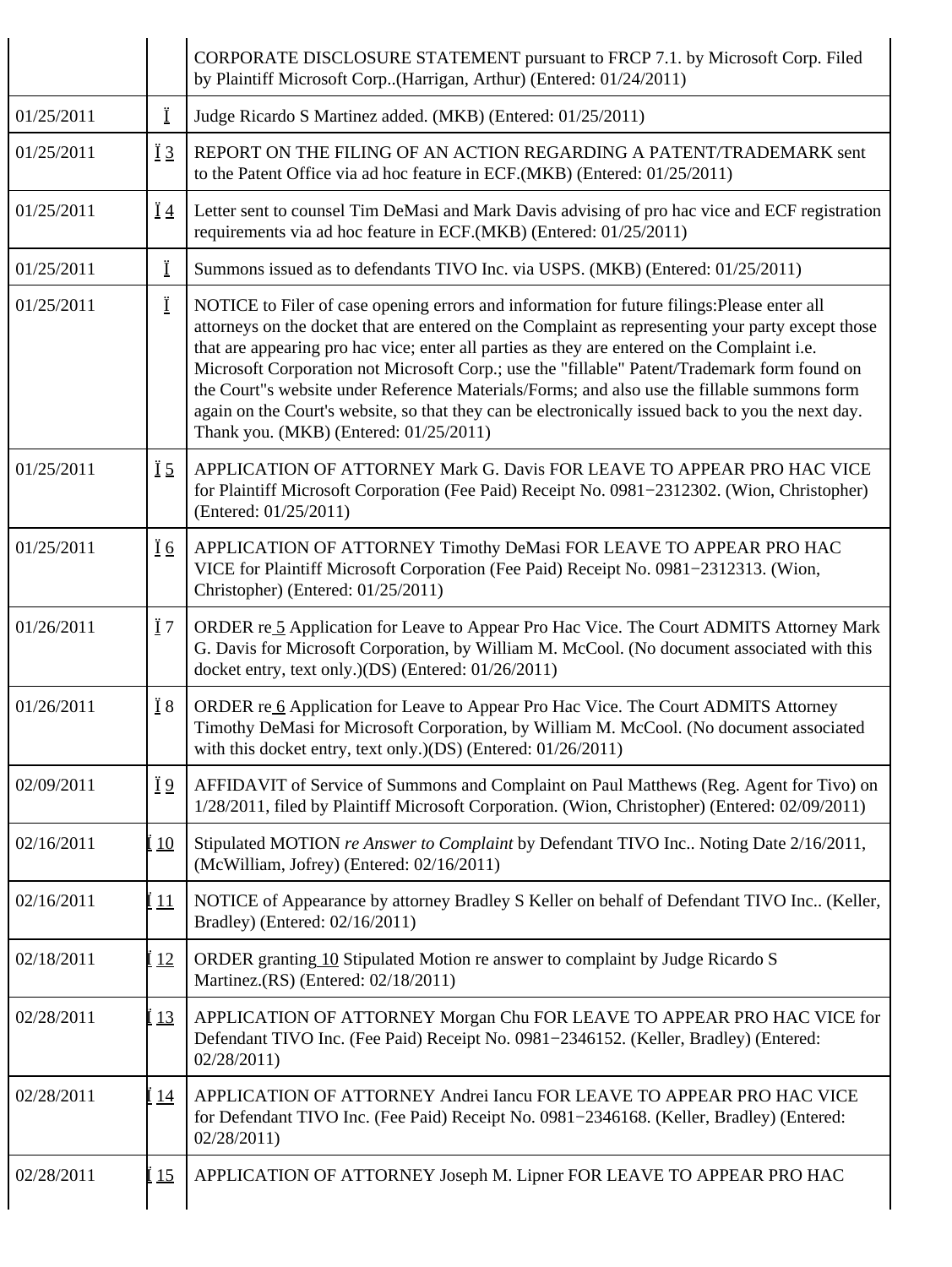|            |                | VICE for Defendant TIVO Inc. (Fee Paid) Receipt No. 0981–2346178. (Keller, Bradley)<br>(Entered: 02/28/2011)                                                                                                                                                                                                                                                                                                                                                                                                                                                                                                                |
|------------|----------------|-----------------------------------------------------------------------------------------------------------------------------------------------------------------------------------------------------------------------------------------------------------------------------------------------------------------------------------------------------------------------------------------------------------------------------------------------------------------------------------------------------------------------------------------------------------------------------------------------------------------------------|
| 02/28/2011 | $\frac{16}{2}$ | APPLICATION OF ATTORNEY Samuel K. Lu FOR LEAVE TO APPEAR PRO HAC VICE<br>for Defendant TIVO Inc. (Fee Paid) Receipt No. 0981-2346191. (Keller, Bradley) (Entered:<br>02/28/2011                                                                                                                                                                                                                                                                                                                                                                                                                                             |
| 02/28/2011 | [ 17           | ORDER re 13 Application for Leave to Appear Pro Hac Vice. The Court ADMITS Morgan Chu<br>for dft TIVO Inc., by William M. McCool. (No document associated with this docket entry, text<br>only.)(CL) (Entered: 02/28/2011)                                                                                                                                                                                                                                                                                                                                                                                                  |
| 02/28/2011 | <u>i</u> 18    | ORDER re 14 Application for Leave to Appear Pro Hac Vice. The Court ADMITS Andrei Iancu<br>for dft TIVO Inc., by William M. McCool. (No document associated with this docket entry, text<br>only.)(CL) (Entered: 02/28/2011)                                                                                                                                                                                                                                                                                                                                                                                                |
| 02/28/2011 | Í 19           | ORDER re 15 Application for Leave to Appear Pro Hac Vice. The Court ADMITS Joseph M<br>Lipner for dft TIVO Inc., by William M. McCool. (No document associated with this docket<br>entry, text only.)(CL) (Entered: 02/28/2011)                                                                                                                                                                                                                                                                                                                                                                                             |
| 02/28/2011 | 20             | ORDER re 16 Application for Leave to Appear Pro Hac Vice. The Court ADMITS Samuel K Lu<br>for dft TIVO Inc., by William M. McCool. (No document associated with this docket entry, text<br>only.)(CL) (Entered: 02/28/2011)                                                                                                                                                                                                                                                                                                                                                                                                 |
| 03/03/2011 | 21             | MOTION to Stay Pursuant to 28 U.S.C. § 1659 and Transfer Venue Pursuant to 28 U.S.C. §<br>$1404(a)$ by Defendant TIVO Inc (Attachments: #1 Proposed Order Staying Further<br>Proceedings and Transferring Venue to the U.S. District Court for the N.D. of California) Noting<br>Date 3/18/2011, (McWilliam, Jofrey) (Entered: 03/03/2011)                                                                                                                                                                                                                                                                                  |
| 03/03/2011 | 22             | DECLARATION of Joseph Lipner filed by Defendant TIVO Inc. re 21 MOTION to Stay<br>Pursuant to 28 U.S.C. § 1659 and Transfer Venue Pursuant to 28 U.S.C. § 1404(a) MOTION to<br>Stay Pursuant to 28 U.S.C. § 1659 and Transfer Venue Pursuant to 28 U.S.C. § 1404(a)<br>(Attachments: #1 Exhibit A, #2 Exhibit B, #3 Exhibit C, #4 Exhibit D, #5 Exhibit E, #6<br>Exhibit F, $\#\_I$ Exhibit G, $\#\_S$ Exhibit H, $\#\_9$ Exhibit I, $\#\_10$ Exhibit J, $\#\_11$ Exhibit K, $\#\_12$ Exhibit<br>L, $\#$ 13 Exhibit M, $\#$ 14 Exhibit N, $\#$ 15 Exhibit O, $\#$ 16 Exhibit P)(McWilliam, Jofrey) (Entered:<br>03/03/2011) |
| 03/03/2011 | 23             | DECLARATION of Pavel Kovar filed by Defendant TIVO Inc. re 21 MOTION to Stay Pursuant<br>to 28 U.S.C. § 1659 and Transfer Venue Pursuant to 28 U.S.C. § 1404(a) MOTION to Stay<br>Pursuant to 28 U.S.C. § 1659 and Transfer Venue Pursuant to 28 U.S.C. § 1404(a) (McWilliam,<br>Jofrey) (Entered: 03/03/2011)                                                                                                                                                                                                                                                                                                              |
| 03/14/2011 | 24             | RESPONSE, by Plaintiff Microsoft Corporation, to 21 MOTION to Stay Pursuant to 28 U.S.C. §<br>1659 and Transfer Venue Pursuant to 28 U.S.C. § 1404(a) MOTION to Stay Pursuant to 28<br>U.S.C. § 1659 and Transfer Venue Pursuant to 28 U.S.C. § 1404(a). (Cramer, Shane) (Entered:<br>03/14/2011                                                                                                                                                                                                                                                                                                                            |
| 03/14/2011 | 25             | DECLARATION of Shane Cramer filed by Plaintiff Microsoft Corporation re 21 MOTION to<br>Stay Pursuant to 28 U.S.C. § 1659 and Transfer Venue Pursuant to 28 U.S.C. § 1404(a)<br>MOTION to Stay Pursuant to 28 U.S.C. § 1659 and Transfer Venue Pursuant to 28 U.S.C. §<br>$1404(a)$ (Attachments: #1 Exhibit 1, #2 Exhibit 2, #3 Exhibit 3, #4 Exhibit 4, #5 Exhibit 5, #6<br>Exhibit 6, $\#$ Z Exhibit 7)(Cramer, Shane) (Entered: 03/14/2011)                                                                                                                                                                             |
| 03/15/2011 | 26             | PROPOSED ORDER (Unsigned) re 24 Response to Motion, to Stay Pursuant to USC Sec. 1659<br>and to Transfer Venue Pursuant to 28 USC Sec. 1404(A). (Cramer, Shane) (Entered: 03/15/2011)                                                                                                                                                                                                                                                                                                                                                                                                                                       |
| 03/18/2011 | 27             | REPLY, filed by Defendant TIVO Inc., TO RESPONSE to 21 MOTION to Stay Pursuant to 28<br>U.S.C. § 1659 and Transfer Venue Pursuant to 28 U.S.C. § 1404(a) MOTION to Stay Pursuant                                                                                                                                                                                                                                                                                                                                                                                                                                            |